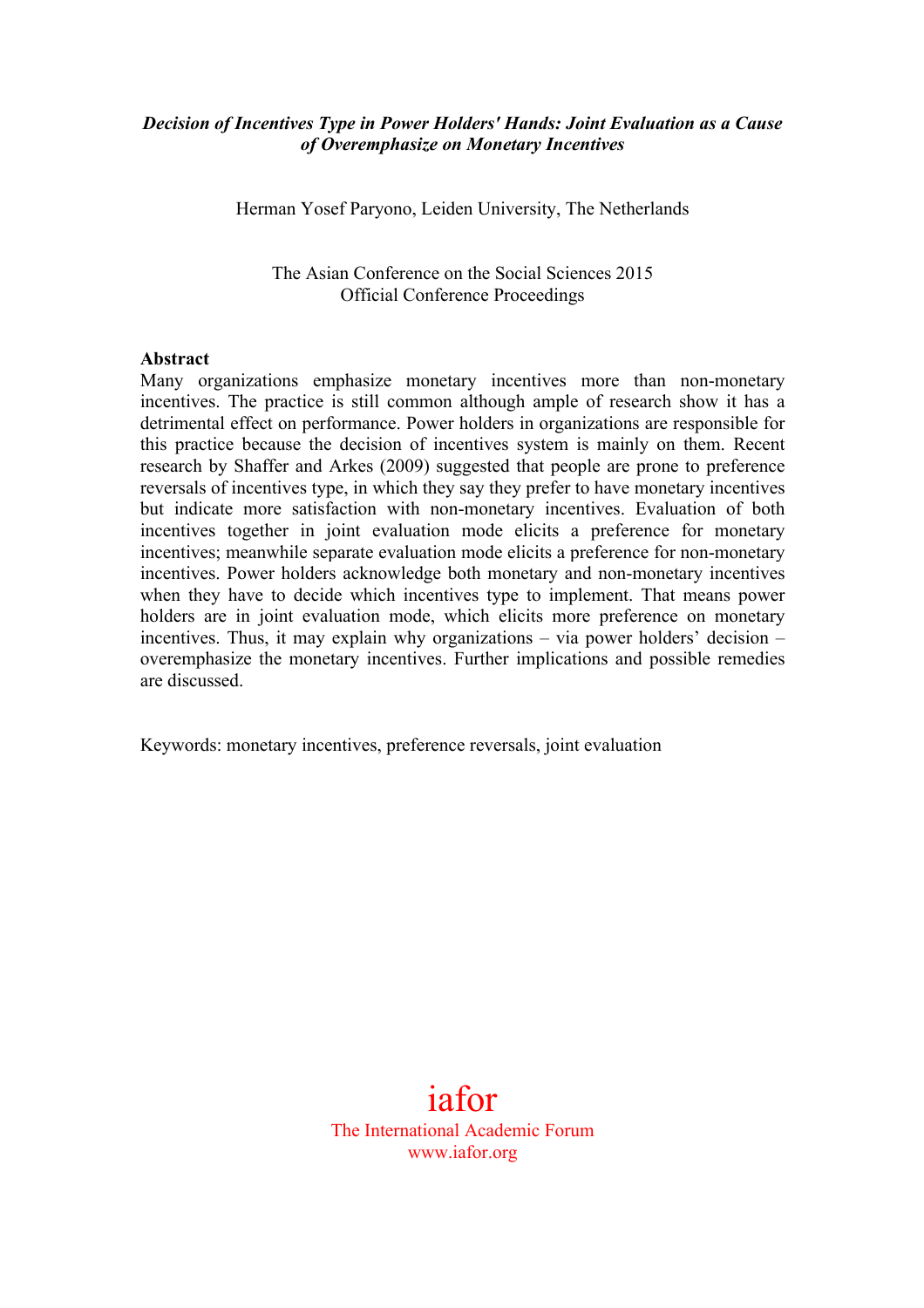### **Introduction**

Incentive is a form of payment contingent on performance. In theory, monetary incentives motivate employees to perform better. There is a belief that the higher the monetary incentives, the higher the performance. Unfortunately, a growing body of research highlights the detrimental effects of monetary incentives. For example, Ariely, Gneezy, Loewenstein, and Mazar (2005) research showed performance decline as the monetary incentives increase. They divided participants into three incentives groups (low, medium, and high) and asked them to perform some tasks that need cognitive effort such as creativity and concentration. The result was the higher the incentives, the lower the performances. Another research by Vohs, Mead, and Goede (2006) showed negative effect in which people that primed with money (i.e. reminded of monetary incentive) prefer to work alone, put distance and less helpful to others.

The evidences are clear and have been discussed in scientific articles and modern popular books, yet many organizations still emphasize more on monetary incentives. A Recent report from World at Work and Deloitte Consulting (2014) showed that 99% of public companies tend to adopt a short-term cash incentives practice. Other reports from the same source showed a high increase of adoption of short-term cash incentives practice in private companies from 79% in 2007 to 95% in 2011 to 97% in 2013 (World at Work & Vivient Consulting, 2012, 2014a). Even 78% of non-profit and government organizations are adopting this practice (World at Work & Vivient Consulting, 2014b). Why is this practice still happening?

### **Employers as the Power Holders**

To answer the reason of this disadvantaging practice, we have to look at the employers as the power holders. Power holders in organizations are responsible for this practice because the decision of incentives system is mainly on them. As the definition from Keltner, Gruenfeld, and Anderson (2003) and Galinsky, Gruenfeld, and Magee (2003), power holders are they who decide resources of their own and others. Incentives system is one of many resources regulated by those power holders in this case.

In organizations or companies, power holders are the management or board. Those power holders, indeed, due to the higher power, along with higher competencies and higher cognitive load, usually decide the bad incentives systems (Magee, Kilduff, & Heath, 2011). One of those bad incentives systems is overemphasize on financial and material compensation or overemphasize on extrinsic incentives. For the sake of discussion in this paper, I will focus particularly on the problem of overemphasize on monetary incentives, in contrast to non-monetary incentives.

Why higher power leads to bad incentives? It could be because of having more power leads to more self-efficacy and less perspective taking, which are important factors in deciding incentives system (Magee et al., 2011). When managers with high power in the middle of deciding incentives system, they have to put themselves in employees' shoes to predict how the incentives would work. Magee et al. (2011) argued that more self-efficacy makes them think that employees are as competent as they are, and less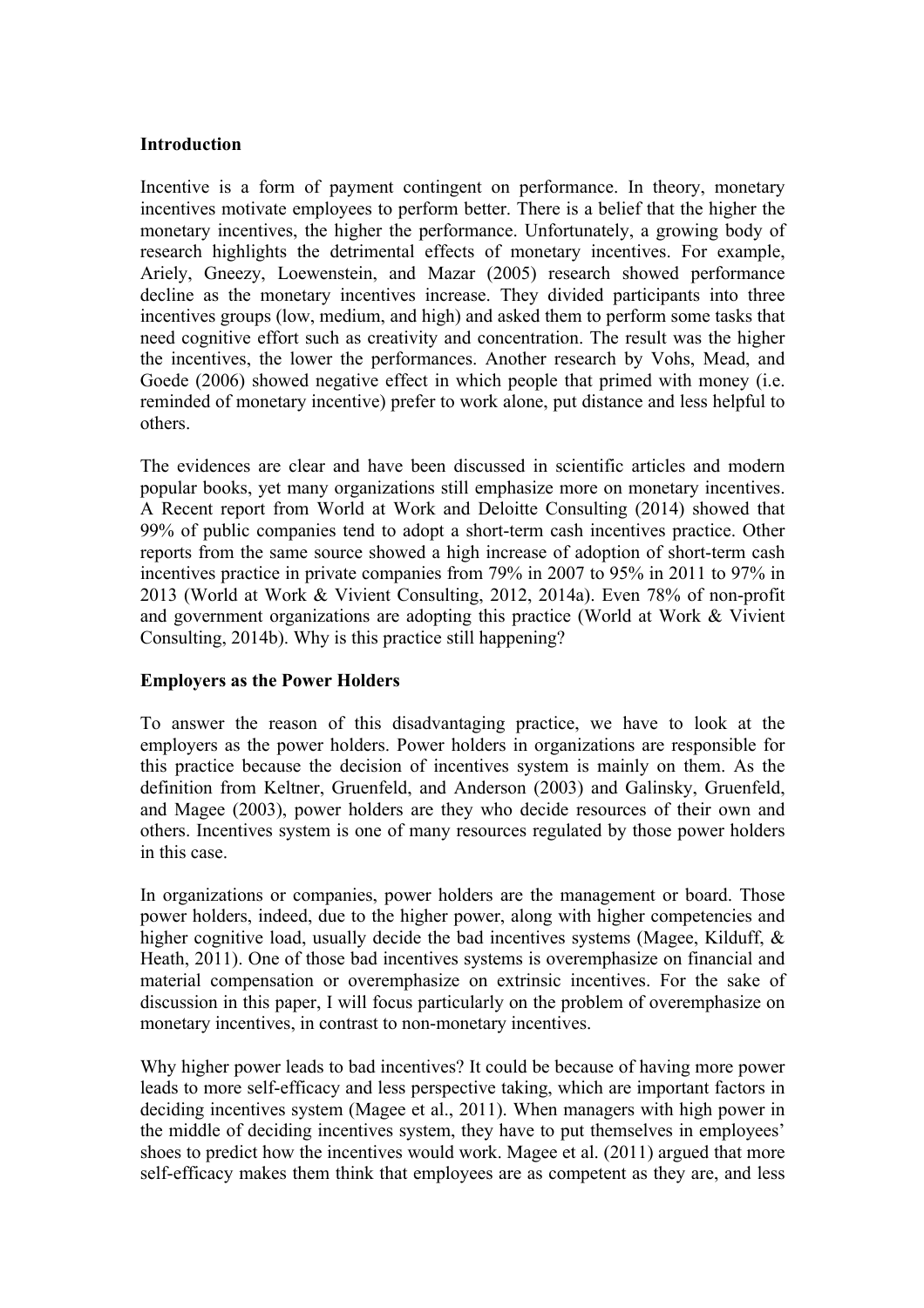perspective taking makes them think that what works for them also works for the employees.

However, we should be critical of this notion. Is it true that high monetary incentives work for those managers? Ariely et al.'s (2005) research showed that it is not true. In their experiments, they found that, in general, the larger the monetary incentives, the worse the performances in tasks that need creativity and concentration. There is a "choking under pressure" effect, in which more monetary incentives might increase motivation but then decrease performance because of two reasons (Ariely et al., 2005). First, increased motivation could shift high skill that is 'automatic' to 'controlled' processes, which is ineffective in order to perform well. Second, increased motivation makes narrow focus attention that inhibits creative thinking in which it needs a wider focus of attention. Usually, the tasks of higher power holders need a higher degree of cognitive effort. In addition, usually the monetary incentives are higher as well. In other words, power holders need to perform tasks with higher cognitive effort and in the same time receive higher monetary incentives. Therefore, power holders are prone to the "choking under pressure" effect.

Thus, the power holders' thinking, "high monetary incentive is good for me, so it is good for the employees" is incorrect – it is not good for both of them. In summary, it is not because of less perspective taking like what Magee et al. (2011) postulated. Then what really cause power holders to overemphasize on monetary incentives?

### **Evaluability Hypothesis and Preference Reversal of Incentives Type**

Recent research in preference reversal of decision making may shed the possibility of why decision makers or power holders choose money over non-monetary incentives. In their experiments, Shaffer & Arkes (2009) found preference reversal effect caused by different evaluation mode.

Preference reversal is an inconsistency of preferences due to different elicitation modes, which is contradictory to traditional economic perspective. One of the explanations of this phenomenon is the evaluability hypothesis by Hsee (1996). Evaluability hypothesis (Hsee, 1996) is, "[w]hen two stimulus options involve a trade-off between a hard-to-evaluate attribute and an easy-to-evaluate attribute, the hard-to-evaluate attribute has a lesser impact in separate evaluation than in joint evaluation, and the easy-to-evaluate attribute has a greater impact." Hsee (1996) gave an example as the following: someone faces two options of music dictionary to choose, (a) has 10,000 music entries and no physical defects; (b) has 20,000 music entries and has physical defects. The music entries are the hard-to-evaluate attribute that is tricky to evaluate without comparison, but the physical defects are easy-toevaluate attribute that easily recognize without comparison. Therefore, in a separate evaluation, someone tends to choose option (a), meanwhile in joint evaluation, someone tends to choose option (b).

Later Hsee (1999) added that someone bases his or her decision on a choice that is consistent with value-seeking rationale, "the belief that one should choose the option in a choice set that has the highest monetary value." Hsee (1999) gave an example as the following: someone faces two options of milk chocolate from Austria to choose, (a) has 0.5 oz net weight, 50 cents price, and heart shape; (b) has 2.0 oz net weight, 2 dollars price, and disgusting cockroach shape. In this situation, Hsee's (1999) research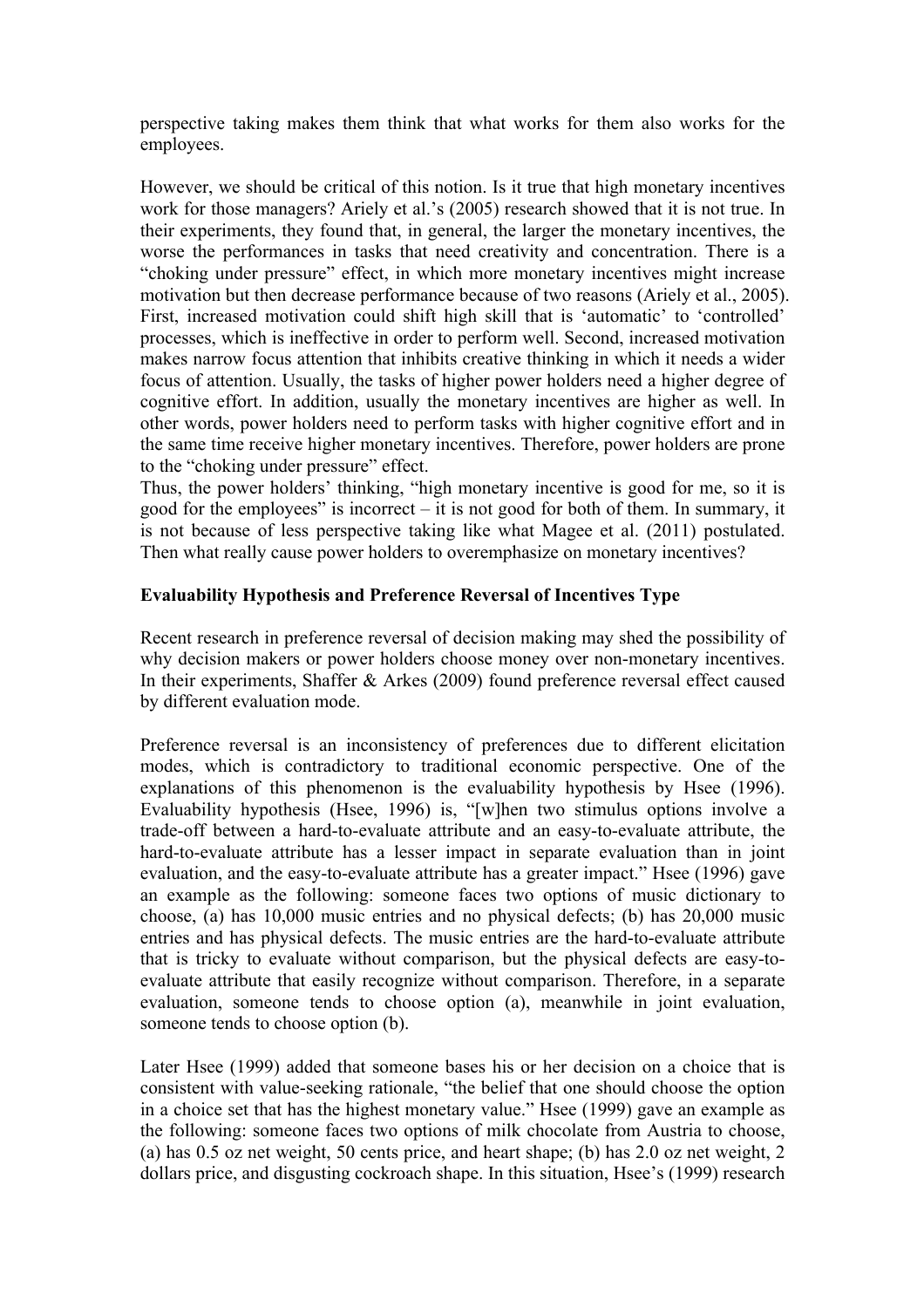revealed that participants tend to predict higher utility from eating the heart shaped chocolate, but tend to choose the cockroach shaped chocolate. Preference reversal occurs in this case.

Shaffer & Arkes (2009) then combined the evaluability hypothesis (Hsee, 1996) with the value-seeking rationale (Hsee, 1999) in their research to investigate a preference reversal of monetary versus non-monetary incentives among employees. They asked two groups of participants in their research to rate the satisfaction level of incentives in 7-point scale. Participants in one group were asked to rate satisfaction of receiving monetary incentives of US\$1,500 and participants in the other group were asked to rate satisfaction of receiving of non-monetary incentives in the same amount (home audio system, HDTV, laptop computer, games ticket, cruise ticket). The result was participants in non-monetary incentives group were significantly more satisfied than participants in the monetary incentives group were. Then they asked another group to choose between monetary and non-monetary incentives. The result was participants in this group tend to choose monetary incentives.

In addition, Shaffer & Arkes (2009) investigated further the difference between hedonic and utilitarian incentives (lawn mower, washer and dryer, a one-year supply of groceries, oven, a one-year supply of gas). The result revealed that both hedonic and utilitarian non-monetary incentives produced significantly more satisfaction than monetary incentives in separate evaluation mode. Meanwhile, participants were indifferent in their choice of utilitarian non-monetary incentives and monetary incentives in joint evaluation mode. This result is the evidence for the value-seeking attribute, in which utilitarian non-monetary incentives also viewed as rationale choice.

These results from Shaffer & Arkes (2009) showed that indeed preference reversal of monetary versus non-monetary incentives occurs among employees: employees tend to choose non-monetary incentives in separate evaluation mode, but tend to choose monetary incentives in joint evaluation mode. The reasons are different evaluation mode or evaluability hypothesis and value-seeking rationale. In this case, the hard-toevaluate attribute that also acts as value-seeking rationale attribute is fungibility, which is available in monetary incentives but not in non-monetary incentives. Meanwhile, the easy-to-evaluate attribute is affective value or utility.

Back to our case, while in that research participants acted as employees, the preference reversal may occur to employers as well. Employers are also prone to preference reversal because they are in joint evaluation mode where all choices of incentives are in their hands. Employers may also use value-seeking rationale to decide what is "best" for their employees. The probable process is the following: employers have incentives options to give to employees and then reflect their selves, "If I am an employee facing these options, which one would I choose?" And because employers see both monetary and non-monetary incentives (they are in joint evaluation mode), they tend to choose and decide to give employees the monetary incentives. In summary, overemphasize on monetary incentives over non-monetary incentives occurs because of employers are in joint evaluation mode when deciding which incentives type to implement.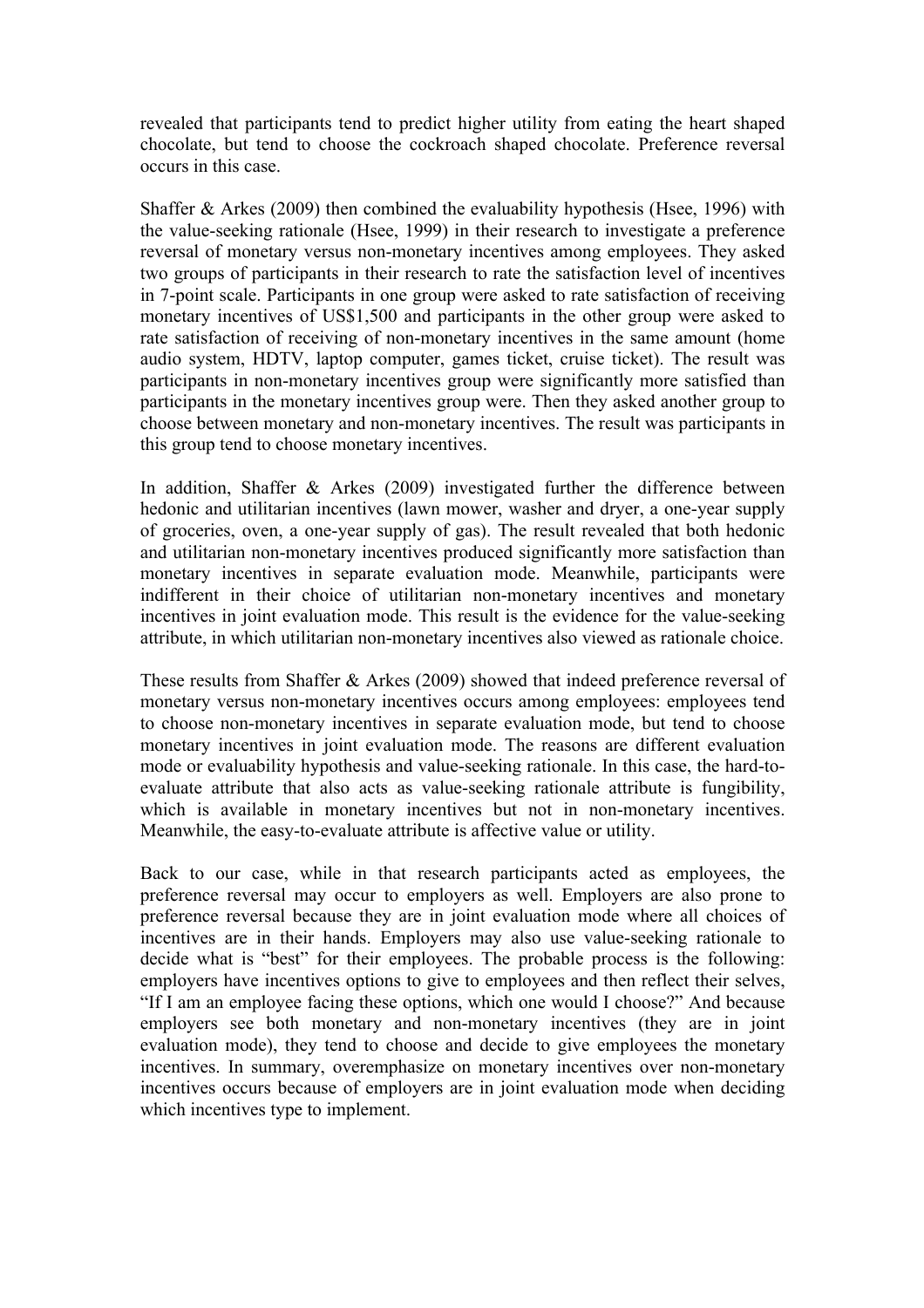### **Further Implication**

Recent trends in motivation literatures are discussing the role of intrinsic motivator. This kind of motivator is superior to extrinsic motivator in directing people's behavior. However, intrinsic motivator can only develop in people's heart. Employers can only influence employees' behavior via extrinsic motivator.

Based on self-determination theory (Gagne & Deci, 2005), there are four level of extrinsic motivators that are vary by degrees of autonomy. Non-monetary incentives that we have discussed so far refer to an external form of the extrinsic motivator. There are other extrinsic motivators besides external motivator; those are introjected motivator, identified motivator, and integrated motivator (see Gagne & Deci, 2005). Those extrinsic motivators are more abstract than the first extrinsic motivators, but the degree of autonomy are higher, respectively.

When employers tap the extrinsic motivator with higher autonomy degree, they may influence the intrinsic motivation of employees. However, this action is difficult if we refer to the preference reversal of incentives type. People would still choose the motivator with lowest autonomy degree. This is because that kind of incentives is tangible compare to other kinds of incentives. When someone faces choices in joint evaluation mode, the tangibility of the incentives may act as the value-seeking rationale as fungibility in monetary versus non-monetary incentives.

Continuing this practice has a clear impact: employees would feel less satisfied. This less satisfaction then has the domino effects such as resulting in lower organizational engagement and lower work performance. This condition is dangerous for organizations and should be solved.

### **Possible Remedies**

The employers are rational according to the traditional economic theory. However, carry the rational thinking in this situation is not helpful. Employers should be more irrational in this case to maximize the benefit of incentives system implementation. It is not a good idea to ask employee, "what do you want?" as suggested by Magee et al. (2011). The most probable answer to that question is, "I want money, more and more money" as showed by Shaffer & Arkes (2009).

The most obvious way to solve this problem is by using separate evaluation mode. Power holders could ask employees to evaluate the incentives options one by one using satisfaction scale in separate mode instead of choose from an array of choices in joint evaluation mode. It is also important to eliminate monetary incentives at all or combine it on top of salary. By doing this, the incentives are not contingent on the performance, then "choking under pressure" effect could be minimized.

## **Conclusions**

There are two conclusions from our discussion in this paper. First, power holder, as a human, are not immune to the preference reversal coming from different elicitation modes. As a result, power holder tends to overemphasize the monetary incentives.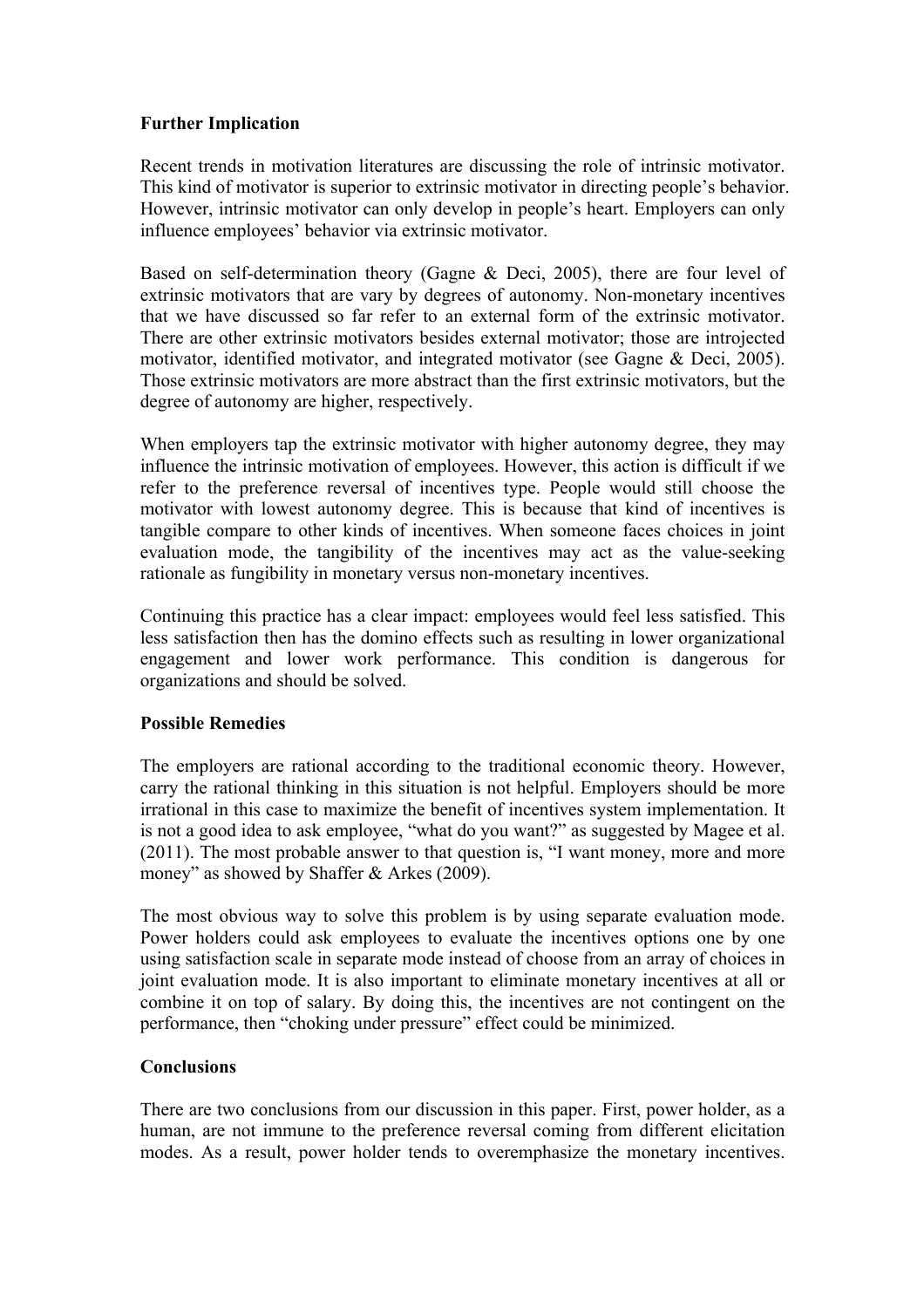Second, employees do not know what make them better off. They tend to choose an option that is less satisficing and bad for them.

However, there is an upside part from this irrationality. A job seeker, the soon to be employee, is also prone to preference reversal. Therefore, monetary incentives are attractive for new employees. When a job seeker has two job offers from two companies, he or she tends to choose the company with higher monetary incentives according to the value-seeking rationale theory. Thus, different strategy could be applied for different purposes. To attract or recruit new employees, give more proportion to monetary incentives; to make current employees happier, more productive, and more satisfied, emphasize on non-monetary incentives.

Finally, to wrap up our discussion, we shall take a look at Lego experiment by Ariely, Kamenica, and Prelec (2008). In their experiment, they asked participants to build robots (Bionicles) from Lego. Participants would receive monetary incentives based on how many Bionicles they build. The researchers divided participants into two conditions: meaningful and Sisyphus. In the meaningful condition, after participants build one Bionicle, the experimenter would place the Bionicle in front of them. In the Sisyphus condition, after participants build one Bionicle, the experimenter would immediately destroy the Bionicle in front of them, which make the work meaningless. The experiment result was that participants in the meaningful condition build significantly more Bionicles than participants in the Sisyphus condition. So, in the end, what makes an employee, as a human being, truly perform his or her best is not because of any external regulator such as monetary incentives, but because of meaning.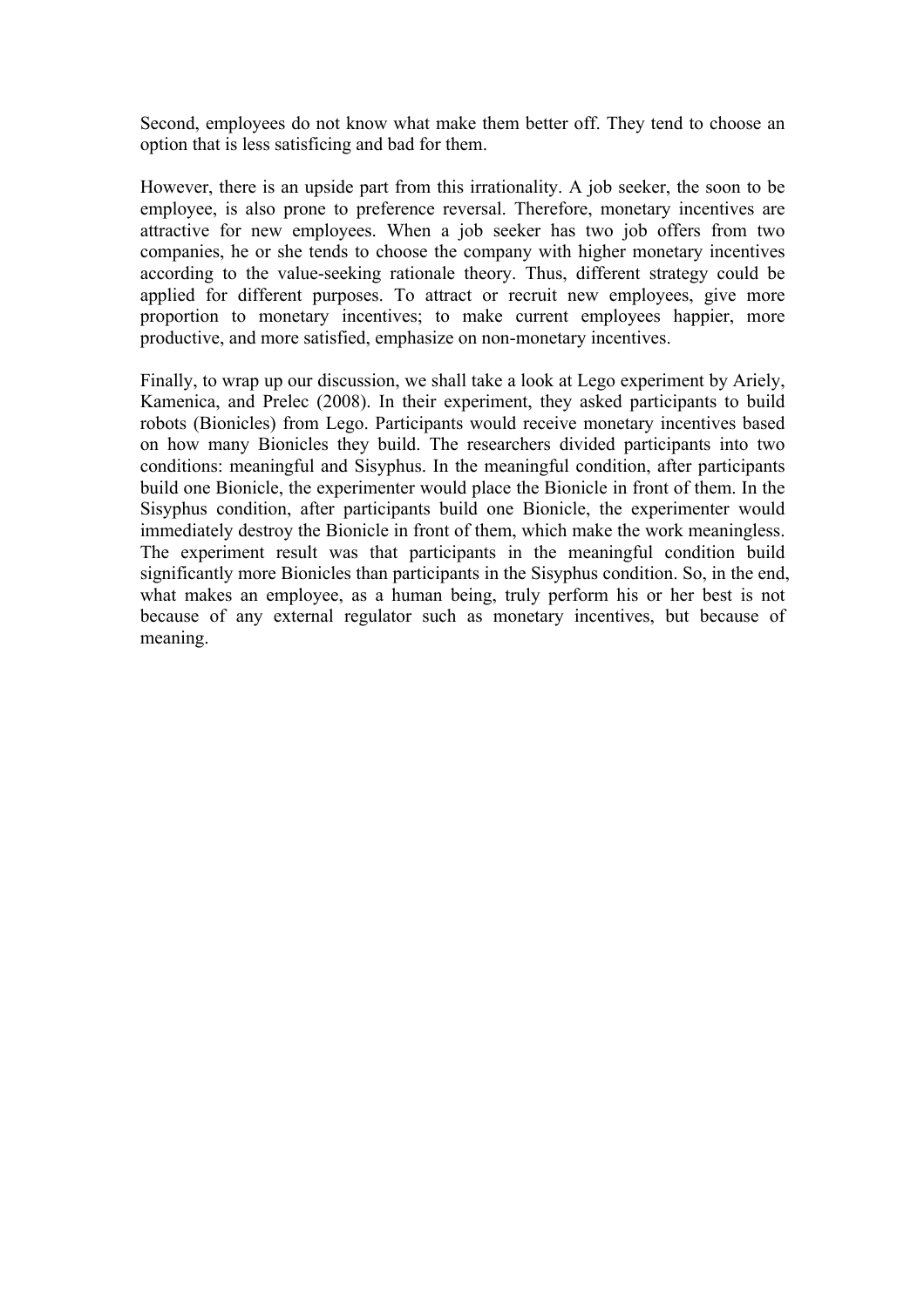### **References**

Ariely, D., Kamenica, E., & Prelec, D. (2008). Man's search for meaning: The case of Legos. *Journal of Economic Behavior & Organization*, *67*(3), 671-677.

Ariely, D., Gneezy, U., Loewenstein, G., & Mazar, N. (2009). Large stakes and big mistakes. *The Review of Economic Studies*, *76*(2), 451-469.

Gagné, M., & Deci, E. L. (2005). Self-determination theory and work motivation. *Journal of Organizational behavior*, *26*(4), 331-362.

Galinsky, A. D., Gruenfeld, D. H., & Magee, J. C. (2003). From power to action. *Journal of Personality and Social Psychology*, *85*(3), 453-466.

Hsee, C. K. (1996). The evaluability hypothesis: An explanation for preference reversals between joint and separate evaluations of alternatives. *Organizational Behavior and Human Decision Processes*, *67*(3), 247-257.

Hsee, C. K. (1999). Value seeking and prediction-decision inconsistency: Why don't people take what they predict they'll like the most? *Psychonomic Bulletin & Review*, *6*(4), 555-561.

Keltner, D., Gruenfeld, D. H., & Anderson, C. (2003). Power, approach, and inhibition. *Psychological Review*, *110*(2), 265-284.

Magee, J. C., Kilduff, G. J., & Heath, C. (2011). On the folly of principal's power: Managerial psychology as a cause of bad incentives. *Research in Organizational Behavior*, *31*, 25-41.

Shaffer, V. A., & Arkes, H. R. (2009). Preference reversals in evaluations of cash versus non-cash incentives. *Journal of Economic Psychology*, *30*(6), 859-872. Vohs, K. D., Mead, N. L., & Goode, M. R. (2006). The psychological consequences of money. *Science*, *314*(5802), 1154-1156.

World at Work & Vivient Consulting. (2012). *Private company incentive pay practices survey*. Retrieved from http://www.worldatwork.org/waw/adimLink?id=58146

World at Work & Delloite Consulting. (2014). *Incentive pay practices survey: Publicly traded companies*. Retrieved from http://www.worldatwork.org/waw/adimLink?id=74763

World at Work & Vivient Consulting. (2014). *Incentive pay practices survey: Privately held companies*. Retrieved from http://www.worldatwork.org/waw/adimLink?id=74765

World at Work & Vivient Consulting. (2014). *Incentive pay practices survey: Nonprofit/government organizations*. Retrieved from http://www.worldatwork.org/waw/adimLink?id=74764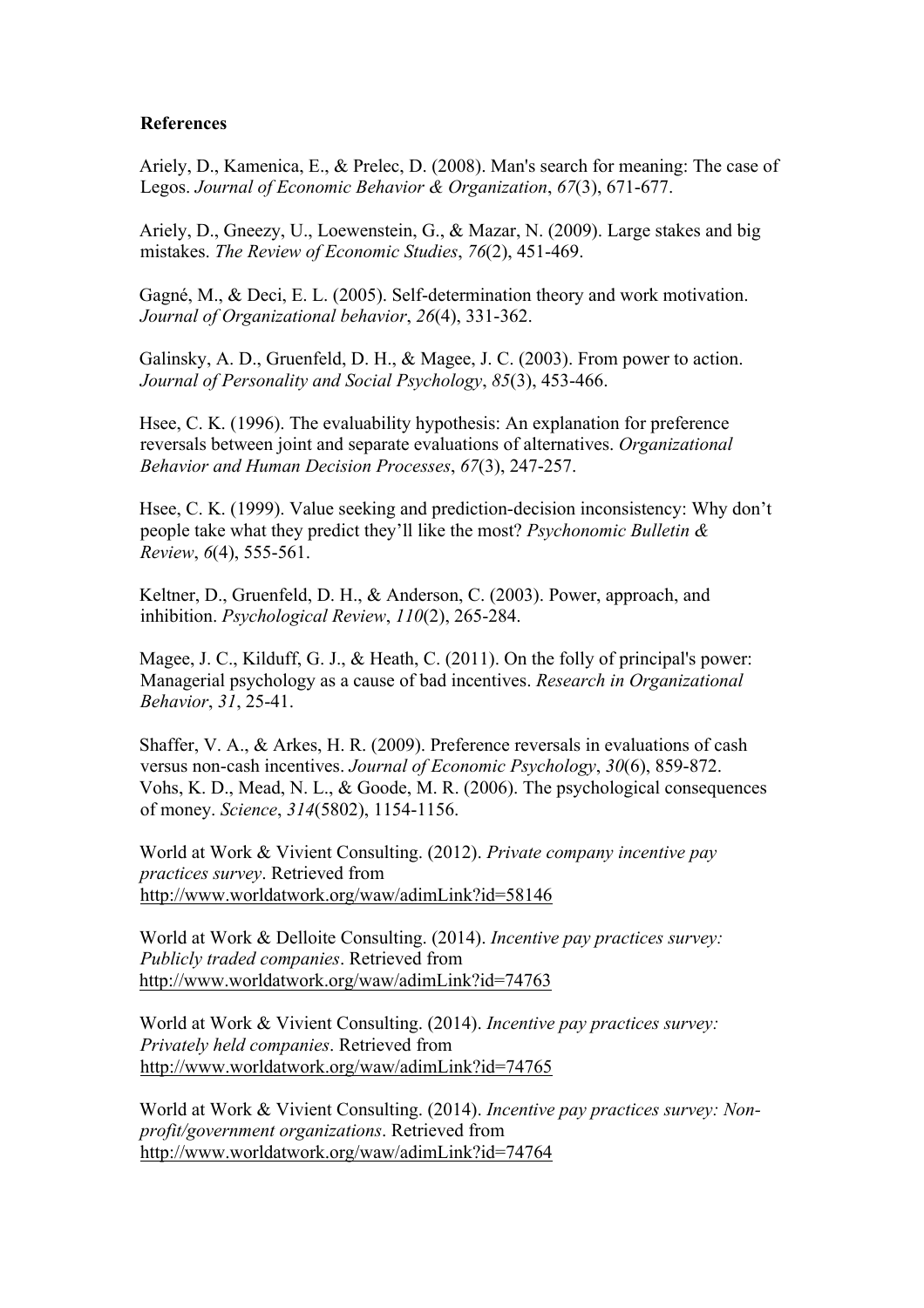**Contact email:** h.y.paryono@umail.leidenuniv.nl